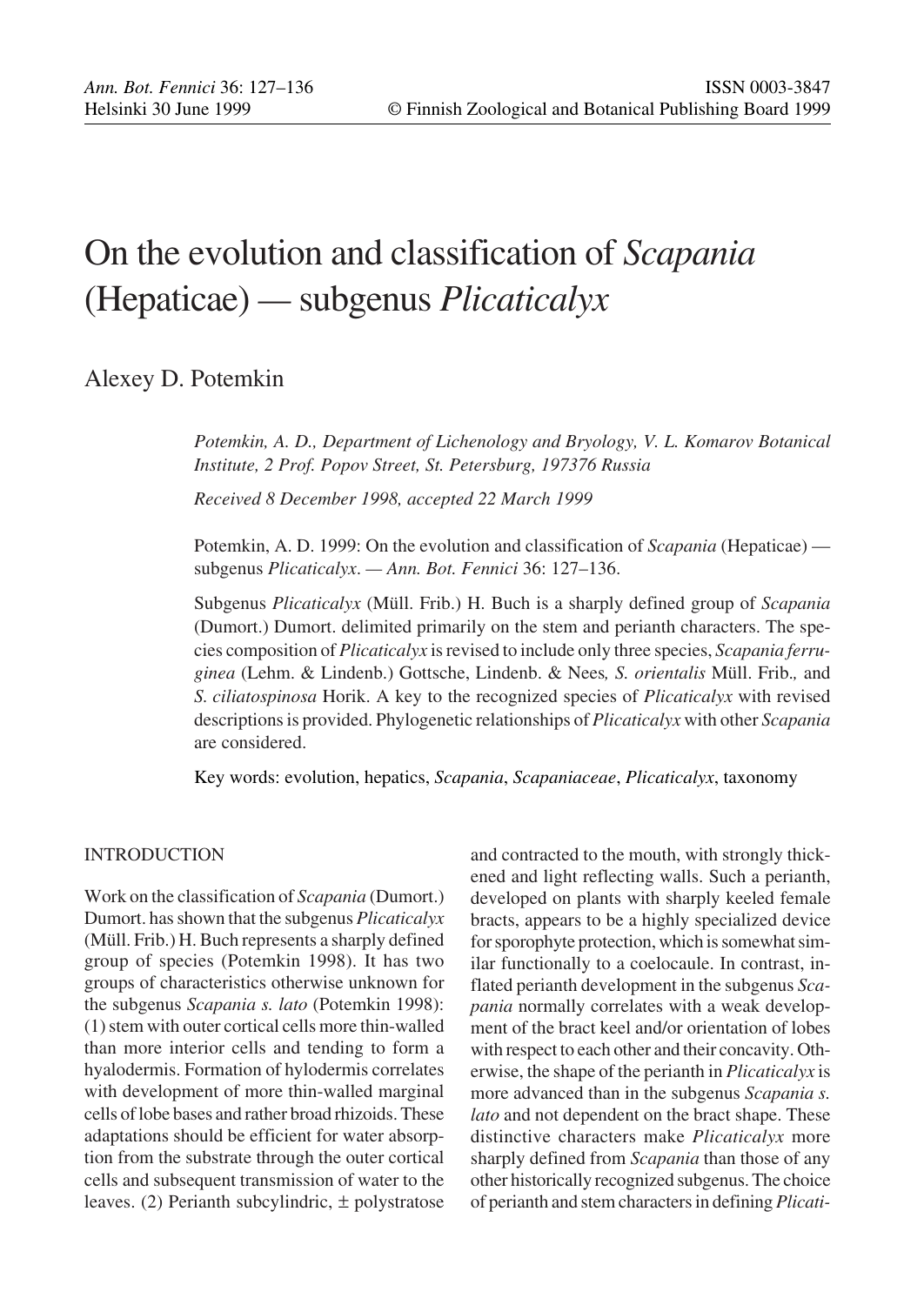*calyx* more or less parallels the characters used to define the subgenus *Plectocolea* (Mitt.) Amakawa of *Jungermannia* L.

# SPECIES COMPOSITION IN HISTORICAL PERSPECTIVE

Different authors have had different treatments of *Plicaticalyx*. These authors paid insufficient attention to stem anatomy and leaf tooth distribution. In this connection absence of data on perianth led to ambiguity of species attribution to the subgenera *Plicaticalyx* or *Protoscapania* (≡ sectio *Planifoliae* (Müll. Frib.) Potemkin of the subgenus *Scapania*).

Müller (1905: 295) mentioned that because of perianth shape, Gruppe *Plicaticalyx* requires higher taxonomic differention than the other groups recognized by him within *Scapania*. He considered the shape of perianth as a reason to include in *Plicaticalyx* even an unrelated species, *Scapania vexata* C. Massal., which is presently treated under the section *Scapaniella* (H. Buch) Potemkin of the subgenus *Scapania* (Potemkin 1998). Müller's approach was shared in different ways by Buch (1928), Amakawa and Hattori (1954), and Amakawa (1981). That resulted in assignment of unrelated species to this group. Buch (1928), raising Müller's Gruppe *Plicaticalyx* to subgeneric rank, synonymized with it Gruppe *Planifolia* with *Scapania ornithopoides* (With.) Waddell (*"ornithopodioides"*) and *S. nimbosa* Lehm., for which a perianth was unknown. Later, Amakawa and Hattori (1954) suggested the subgeneric name *Protoscapania* for Müller's Gruppe *Planifolia* but included in that subgenus an unrelated species of the subgenus *Plicaticalyx*, *Scapania ciliatospinosa* Horik., for which a perianth was unknown. Schuster (1974: 244) considered *Plicaticalyx* as an evolutionary step to *Protoscapania,* which is specialized in a different way. Amakawa (1981) provided detailed illustrations of many characters of the subgenus, including stem anatomy, but included in *Plicaticalyx Scapania maxima* Horik., which has a cortex and distinct basal tooth distribution typical of *Planifolia*. Earlier he (Amakawa 1964) erroneously considered *S. maxima* (as *S. pseudoferruginea* Amakawa) as a species closely related to *S. ferruginea*. Inoue (1972) and Potemkin

(1998) transferred *S. maxima* to the sectio *Planifoliae.*

Study of extensive *Scapania* materials worldwide showed that only three species, *S. ciliatospinosa*, *S. ferruginea, and S. orientalis* Müll. Frib.*,* may be attributed to *Plicaticalyx*.

### TAXONOMIC ACCOUNT

**Subgenus** *Plicaticalyx* (Müll. Frib.) H. Buch *emend*. Potemkin

*Scapania* Gruppe *Plicaticalyx* Müll. Frib., Monogr. Lebermoosgat. *Scapania*: 295. 1905, *p. max. p. — Diplophyllum* Steph., Spec. Hep. IV: 108. 1910, *p. min. p.* — *Scapania* subgenus *Plicaticalyx* H. Buch, Soc. Sci. Fenn. Comm. Biol. 3(1): 160. 1928, *p. p.*; Amakawa, Hikobia Suppl. 1: 117– 118. 1981, *p. max. p.* — Type: *Scapania ferruginea* (Lehm. & Lindenb.) Gottsche, Lindenb. & Nees, Syn. Hepat. 72. 1844.

Plants  $1-7$  mm wide  $\times$  7–80 mm long, green to usually  $\pm$  brown, sporadically with solitary ventral-intercalary branches. Stem cortex interrupted ventrally (i.e. with several tiers of cortical cells hardly thick-walled and slightly pigmented (Fig. 2: I)), formed of (2–)3–4 strata of more thick-walled intracortical cells and an outer layer of mostly lighter pigmented to bleached cortical cells with thinner walls and larger cavities, tending to form  $a \pm$  distinct hyalodermis; stem cross section with a halo of mycorrhizal cells mostly in medullary cells adjacent to cortical cells and exceptionally with a central strand of bastlike cells with vestigial lumina. Rhizoids broad, 11–25 µm wide. Leaves spinose-dentate to ciliate, with  $\pm$  suppressed dentition basally, with acute, straight to moderately arched keel, (0.02–)0.07–0.3(–0.45) the ventral lobe length. Dorsal lobe 0.25–0.6(–0.8) the ventral in area,  $\pm$  oblique cordate, rectangular- or cordate-reniform,  $(0.7-)0.95-1.5(-1.65)$  as wide as long, subparallel or moderately divergent with stem, arcuately inserted to long decurrent. Ventral lobe  $\pm$  oval to ovate, 0.6–1.05 as wide as long, arcuately inserted to long decurrent. Median leaf cells small to medium-sized,  $14-28 \times 17-33 \,\mu$ m, thin-walled, with acute to bulging trigones. Marginal cells smaller, in  $1-3$  rows  $\pm$  thick-walled. Cuticle smooth to faintly papillose. Gemmae (1–)2 celled, ovoid to subspherical, yellowish to reddish brown,  $\pm$  thin-walled, with more deeply pig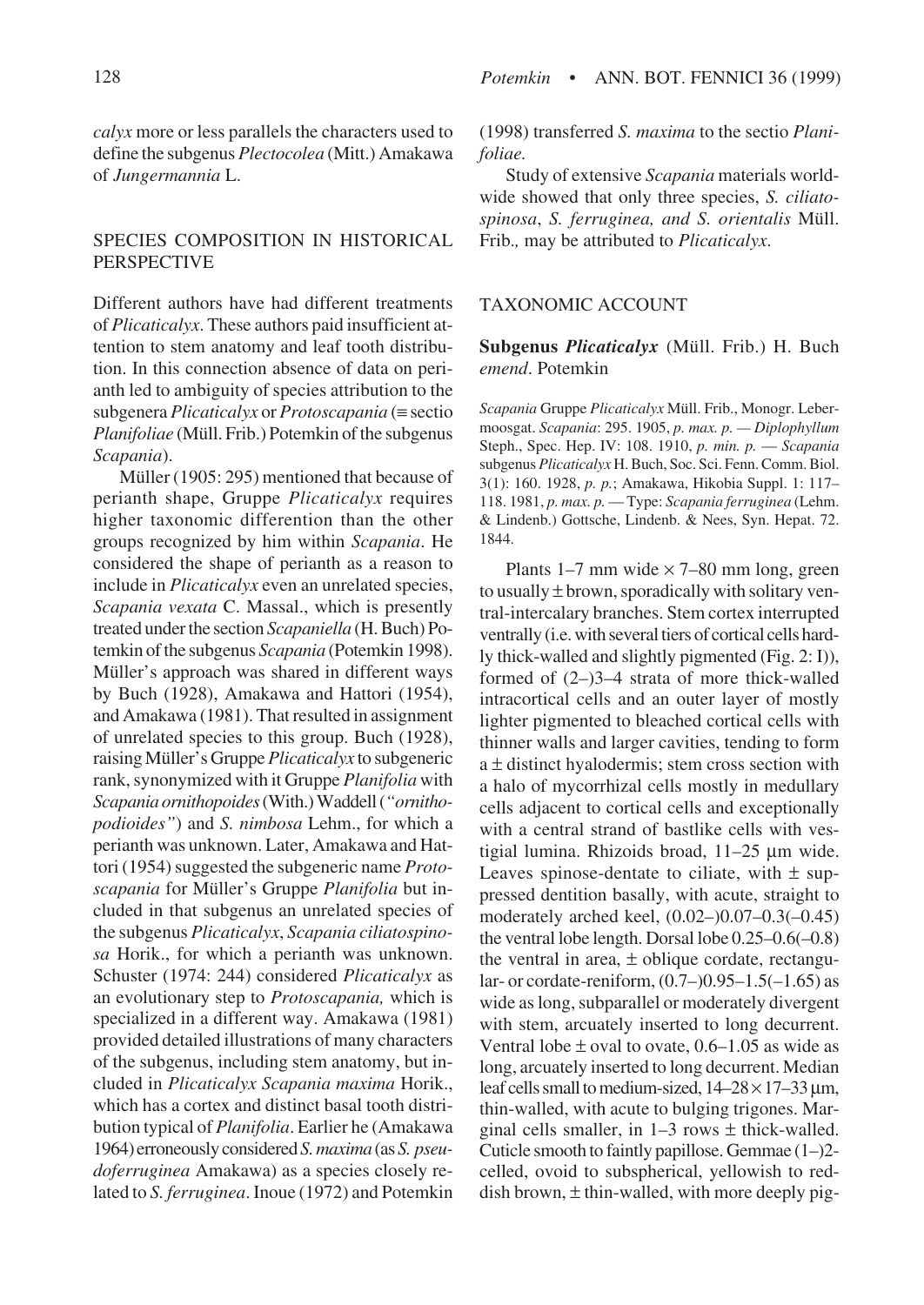mented internal walls. Dioicous. Perianth subcylindric, in outline  $\pm$  oval or clavate, contracted to mouth, with 6–10 plicae mostly distal, more rarely (in some phases of *S. ciliatospinosa*) with plicae spreading to the proximal third, in cross-section normally polystratose at least in the proximal half, with mostly strongly thickened external and internal walls (thickness of the perianth wall varies greatly and seems to show much dependency on conditions of growth). Perianth mouth ciliate, the length of cilia correlating with length of marginal leaf cilia. Sporophyte characteristics known for *S. ferruginea* only (Amakawa 1981) and similar to other members of genus.

The following characters should be emphasized for delimitation of the subgenus: (1) perianth subcylindric and contracted to mouth; (2) outer cortical cells (a) with larger cavities than those of intracortical cells, (b) often lighter pigmented and (c) tending to form a distinct hyalodermis;  $(3) \pm$  ring-like distribution of mycorrhiza in the medullary cells; (4) broad rhizoids; (5) cuticle smooth to faintly papillose; (6) subbasal tooth distribution, with marginal teeth or cilia freely developed in distal and median leaf sectors, gradually becoming more rare to leaf bases and usually absent on decurrent strips (in the species of *Plicaticalyx* at least dorsal decurrent strips remain entire).

# *Differentiation of the species*

Despite the subgenus includes only three species, their differentiation is often problematic because of the strong variability. The main distinctive characters of the species are plant and cell size, degree of leaf dentition and length of teeth or cilia, stem anatomy peculiarities, and an absolute length of lobe decurrence. These depend much on the conditions of growth. That leads to considerable overlap of the variability of most characters and makes necessary their complex analysis and diverse approaches to species differentiation.

# *Key to the species of Plicaticalyx*

1. Dorsal lobe decurrency shorter than or as long as ventral lobe; leaves spinose-dentate to short ciliate; terminal tooth cell usually slightly to moderately elongated, (11–)15–  $20 \times (20-)30-80(-110)$  µm, 1.75-4.2(-6.0) as long as wide................................................. *S. ciliatospinosa*

- 1. Dorsal lobe decurrency longer than ventral lobe; leaves mostly ciliate; terminal tooth cell usually moderately to strongly elongated,  $14-25 \times 45-200 \,\mu m$ ,  $(2-)2.5-10$ as long as wide ......................................................... 2
- 2. Leaves remotely ciliate to subentire, with (0–)20–40 cilia per ventral lobe; keel longer, 0.1–0.3(–0.45) ventral lobe; plants smaller,  $1-3(-4.5)$  mm wide  $\times 10-20(-45)$  mm long ........................................................ *S. orientalis*
- 3. Leaves densely ciliate, rarely spinose-dentate, with over 50 cilia or teeth per ventral lobe; keel shorter, 0.11–0.2 ventral lobe; plants larger,  $2-7$  mm wide  $\times 20-80$  mm long ....................................................... *S. ferruginea*

# *Scapania ferruginea* (Lehm. & Lindenb.) Gottsche, Lindenb. & Nees (Fig. 1)

Syn. Hepat. 72. 1844. — *Jungermannia ferruginea* Lehm. & Lindenb. in Lehmann, Nov. Strip. Pug. 4: 20. 1832. — *Diplophyllum ferrugineum* (Lehm. & Lindenb.) Steph., Spec. Hepat. 4: 115. 1910.

*Scapania nepalensis* Nees, Syn. Hepat. 71. 1844. *Scapania andreana* Steph., Spec. Hepat. 6: 501. 1924.

Representative illustrations: Müller 1905: Taf. 47; Amakawa 1964: fig. 3(a–g); Amakawa 1981: fig. 1.

Plants 2–7 mm wide  $\times$  20–80 mm long, yellow-brown to green. Stem cortex (3–)4–5-statose, with outer cortical cells with the cavities larger than or similar to those of adjacent intracortical cells, with mostly slightly thickened and lighter pigmented walls, mostly flattened tangentially, not forming a distinct hyalodermis; central strand unknown. Dorsal lobe 0.3–0.5 the ventral, cordate– reniform, 1–1.47 as wide as long, obliquely inserted, with a very long decurrent strip (considerably longer than that of ventral lobe); ventral lobe  $\pm$  oval to ovate, 0.6–0.8(–0.95) as wide as long, decurrent a little below keel insertion; keel 0.11– 0.17 the ventral lobe length. Leaves  $\pm$  densely ciliate to spinose-dentate, except lobe bases; marginal cilia 1–6-celled, with 1–2(–3)-celled uniseriate ends, 1–2-celled at base, with terminal cell 14–  $25 \times (25-)45-200 \,\mu m$ ,  $(2-)2.5-10$  as long as wide. Median cells thin-walled,  $14-25 \times 17-32$  µm; marginal cells thin- to moderately thick-walled,  $10-25 \times 10-25$  µm. Cuticle smooth to faintly papillose on cilia and leaf margins. Gemmae 2-celled, yellowish to brown,  $13-23 \times 17-32 \mu$ m. Perianth ± oval, multistratose towards base, remaining 2 stratose to the middle third.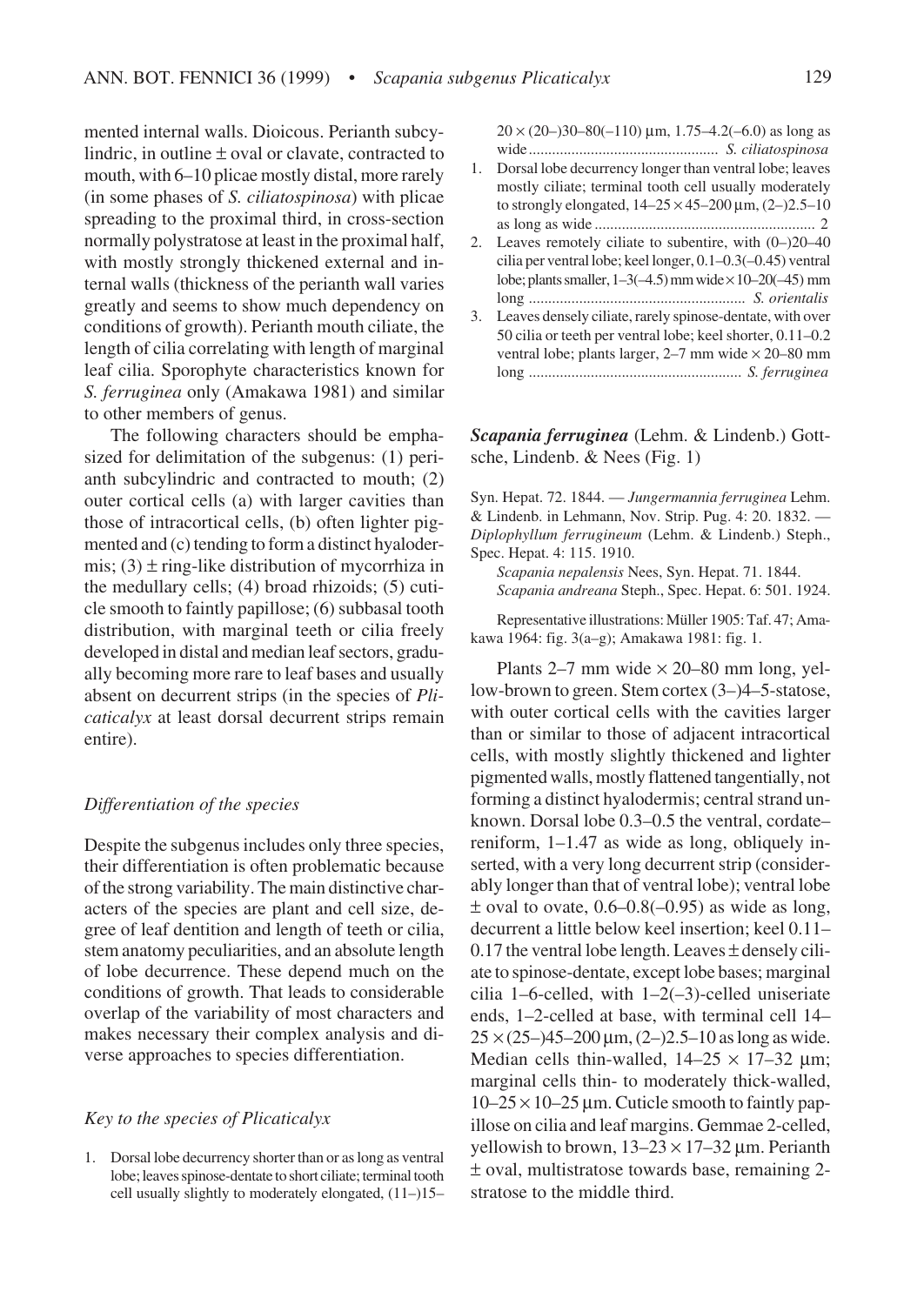

**Fig. 1.** Scapania ferruginea (Lehm. & Lindenb.) Gottsche, Lindenb. & Nees. — A, D: Distal sectors of ventral lobe margin. — B, C: Marginal sectors of ventral lobe base. — E: Gemmae. — F: Leaf on stem, antical aspect. — G: Same leaf on stem, postical aspect. — H: Sector of perianth cross section, medially. — I, J: Sectors of stem cross sections of robust and small plant respectively. — A, B, F, G, I, J drawn from Herb. Griffith 972 (LE); C–E from Herb. Lehmannianum Pug. IV-20 (LE); H from Sichuan group 446 (PE, LE). — Scale bars: — a: 400 µm (F–G); — b: 20 µm (E); — c: 80 µm  $(A-D)$ ; - d: 40  $\mu$ m (H-J).

# *Variation and differentiation*

*Scapania ferruginea* varies much in the plant size and cell size as well as in the length of the marginal cilia. Because of the ciliate leaf margin it may be confused with *S. maxima* and *S. ornithopoides. Scapania ferruginea* differs from both species in that the outer cortical cells have a larger lumen than those of adjacent intracortical cells and in the subcylindric perianths. Although a perianth is unknown for *S. maxima,* the other charac-

ters support its position within the section *Planifoliae* with a compressed truncate perianth (Potemkin 1998).

Moreover *Scapania ferruginea* differs from *S. maxima* in the usually entire dorsal decurrent strips always devoid of long ciliate appendages. It is distinct from *S. ornithopoides* by having long decurrent dorsal lobes.

*Specimens examined*. — **Bhutan.** Herb. Griffith 972 (LE). **India.** Sikkim-Himalaya, 13 Apr. 1899 *Decoly &*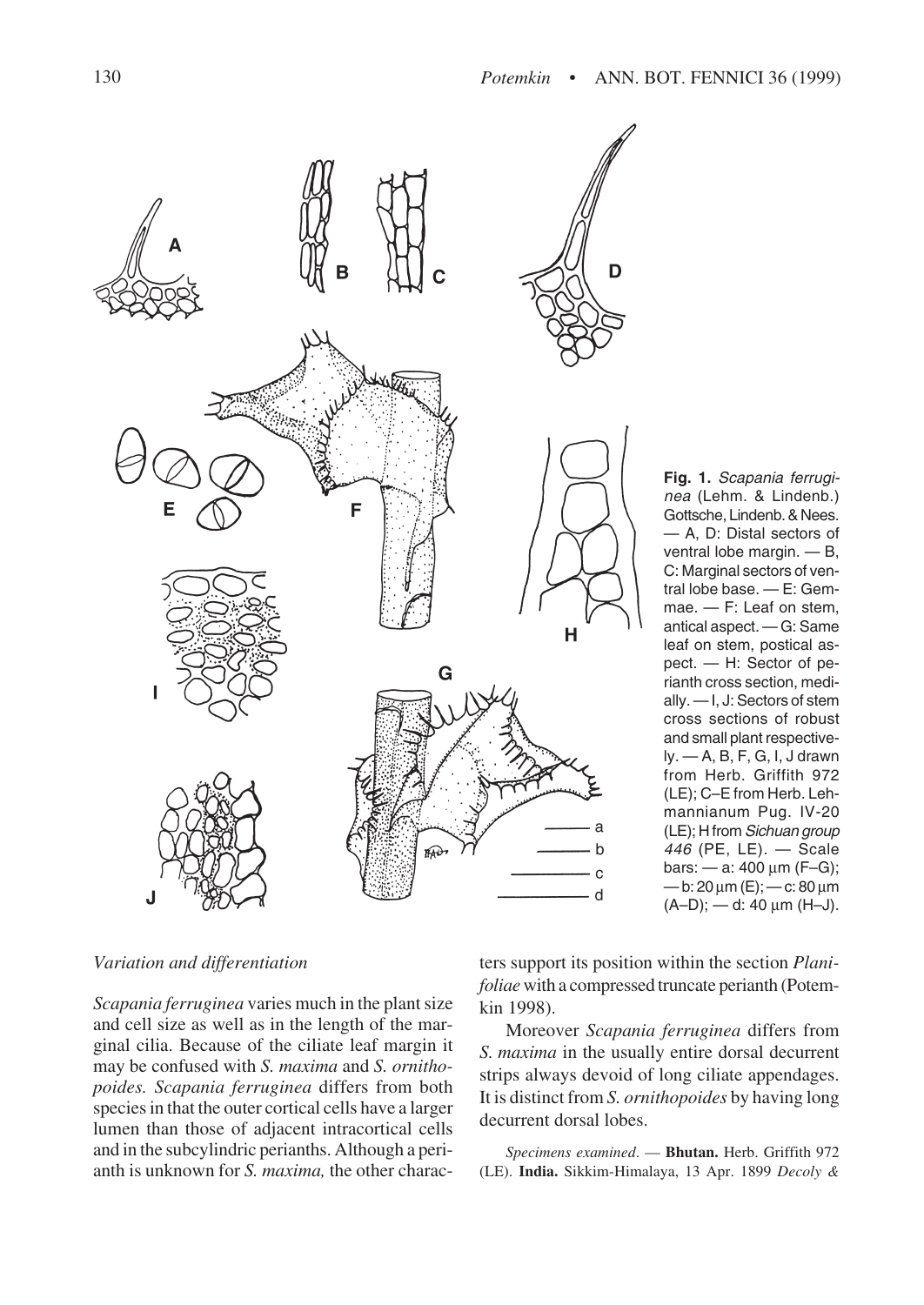**Fig. 2.** Scapania orientalis Müll. Frib. — A: Gemmae. — B: Leaf on stem, antical aspect. — C: Same leaf on stem, postical aspect. — D: Distal sector of ventral lobe margin, mod. parvidens-mesoderma-marginata. — E: Sector of decurrent strip of ventral lobe. — F: Sector of perianth cross section, medial. –– G: Dorsal sector of stem cross section (left cell of hyalodermis with destroyed outer wall). — H: Lateral sector of stem cross section. — I: Stem cross section, with a distinct mycorrhiza (mz) distribution pattern, cortex ventral interruption (ci) and hyalodermis (h). — J: Distal sector of ventral lobe margin, mod. ciliata-pachyderma-submarginata. — A–C, I drawn from Poelt H190 (JE); J from Bhotan, Oongar, 6000´, Griffith s. n. (NY); others from Oct. 1882 Duthie 18345 (G, holotype?). — Scale bars: a: 40 µm (A, F–H); — b: 80 µm (D–E); — c: 400 µm  $(B-C)$ ; — d: 100 µm (l); e: 40 µm (J).



*Schaul* (H); Sikkim, Herb. Ind. Or. *Hook. fil. & Thomson 1443* (LE). **Nepal.** *Wallich* (isotype of *Jungermannia ferruginea*, BM). Between Topke Gola and Shewaden, *Iwatsuki 1839* (H); between Hile and Chitre, *Iwatsuki 269* (H); near Sete, *Noordijk 112* (L); near Chukhung, *Noordijk 21* (L, LE); Kathmandu Valley, Mt. Shivapuru, *Schmutz 7229A, 7214C, 7178* (L, LE). **India. "**Herb. Gen. Väinö Krohn" (H). **China.** Yunnan, *Wang Qi-wu 6387, 6389, 6940, 7233, 7242* (PE), *7259* (PE, LE). Sichuan, *Sichuan group 4406* (PE, LE); *Wang Fa-zhan 2378* (PE); *Wu Zhong-lun 12357* (PE); unknown collector 10.VI.1958, *2384* (PE). Xizang,

*Wang Mei-zhi 8505* (PE). Locality unknown: Herbarium Lehmannianum Pugile IV-20 (LE).

# *Scapania orientalis* Steph. ex Müll. Frib. (Figs. 2–3)

Bull. Herb. Boissier (ser. 2) 1: 606. 1901. [= Vorarb. Monogr. *Scapania*: 14]. — *Diplophyllum orientale* (Müll. Frib.) Steph., Spec. Hepat. 4: 115. 1910.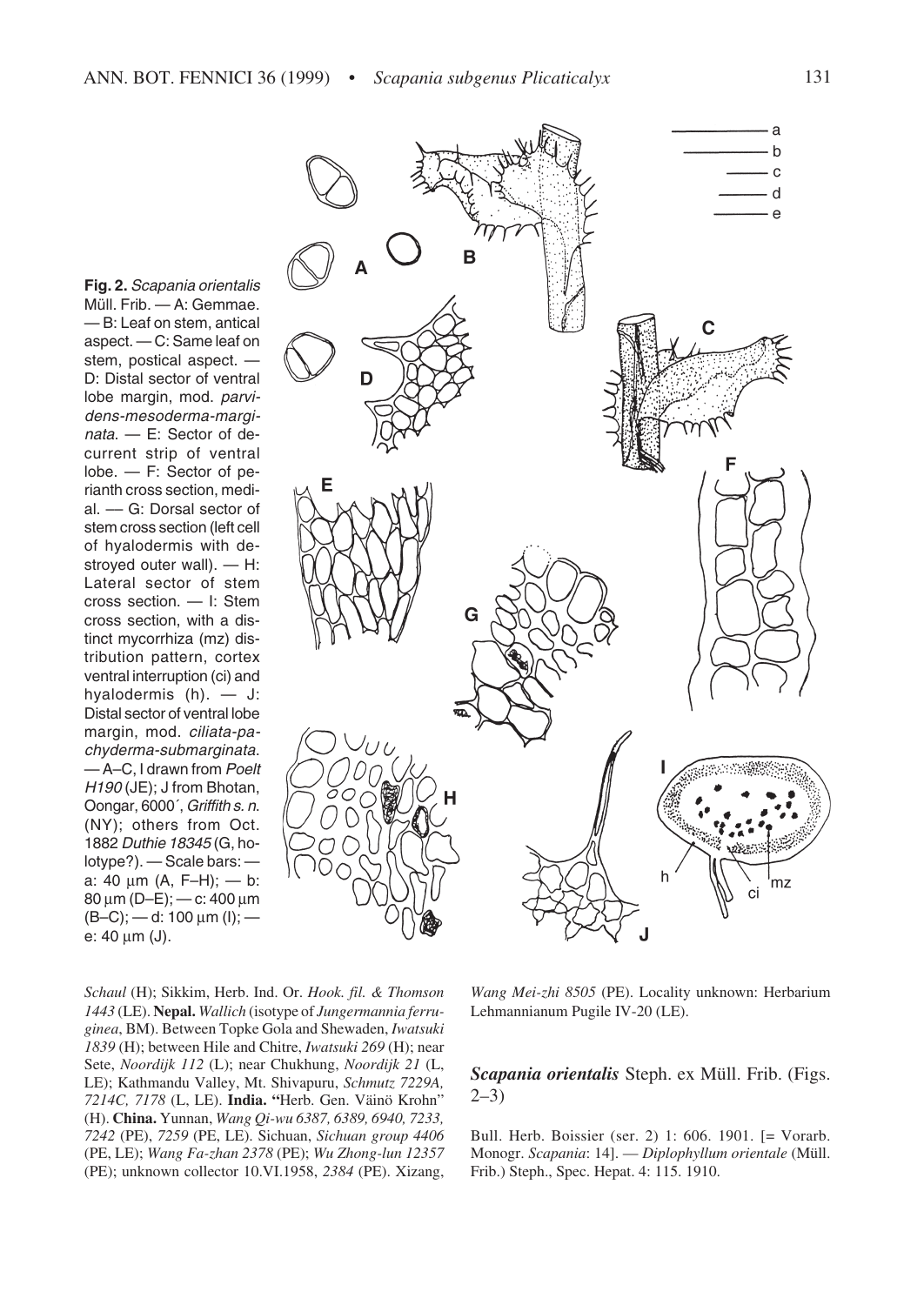

**Fig. 3.** Scapania orientalis Müll. Frib. — A–E: Leaves. - All drawn from Poelt H190 (JE). — Scale bar: 300 µm.

*Scapania ferruginea* var. *flaccida* Müll. Frib., Beih. Bot. Centralbl. 11: 545. 1902, *syn. nov*.

*Scapania ferruginea* var. *longispina* Amakawa, J. Hattori Bot. Lab. 46: 390. 1979.

Representative illustrations: Müller 1905: Taf. 46; Amakawa 1964: fig. 2(j–n); Kashyap & Chopra 1932: pl. XI(5–9); Amakawa 1981: fig. 4.

Plants  $1-3(-4.5)$  mm wide  $\times 10-25(-45)$  mm long. Stem cortex 3–4-stratose, with outer cortical cells  $\pm$  bleached or not, thin- to moderately thick-walled, sporadically tangentially flattened, often forming a distinct hyalodermis; central strand unknown. Dorsal lobe 0.4–0.6(–0.8) the ventral, oblique rectangular-reniform to cordate, (0.7–)1.0–1.4 as wide as long, obliquely inserted and considerably longer decurrent than ventral lobe; ventral lobe  $\pm$  oval, 0.7–0.85 as wide as long, decurrent a little below the keel insertion; keel 0.1–0.3(–0.45) the ventral lobe length. Leaves  $\pm$ remotely ciliate with (0–)20–40 cilia per ventral lobe; marginal cilia 1–4(–8)-celled, 1–2(–4)-celled at base, with terminal cell  $17-25 \times (50-)100-175 \,\mu m$ , (2.5–)5.5–7.0 as long as wide. Median cells thinwalled,  $17-28 \times 20-30 \mu m$ , mostly with sharply defined bulging trigones; marginal cells thin to moderately thick-walled,  $14-23 \times 17-25$  µm, often elongated tangentially, to  $35 \times 20$  µm. Gemmae (1–)2-celled, yellowish brown to reddish, 17–  $21 \times 20 - 32$  µm. Perianth  $\pm$  fusiform (Oct. 1882) *Duthie*; Kashyap & Chopra 1932: Pl. XI(5)) to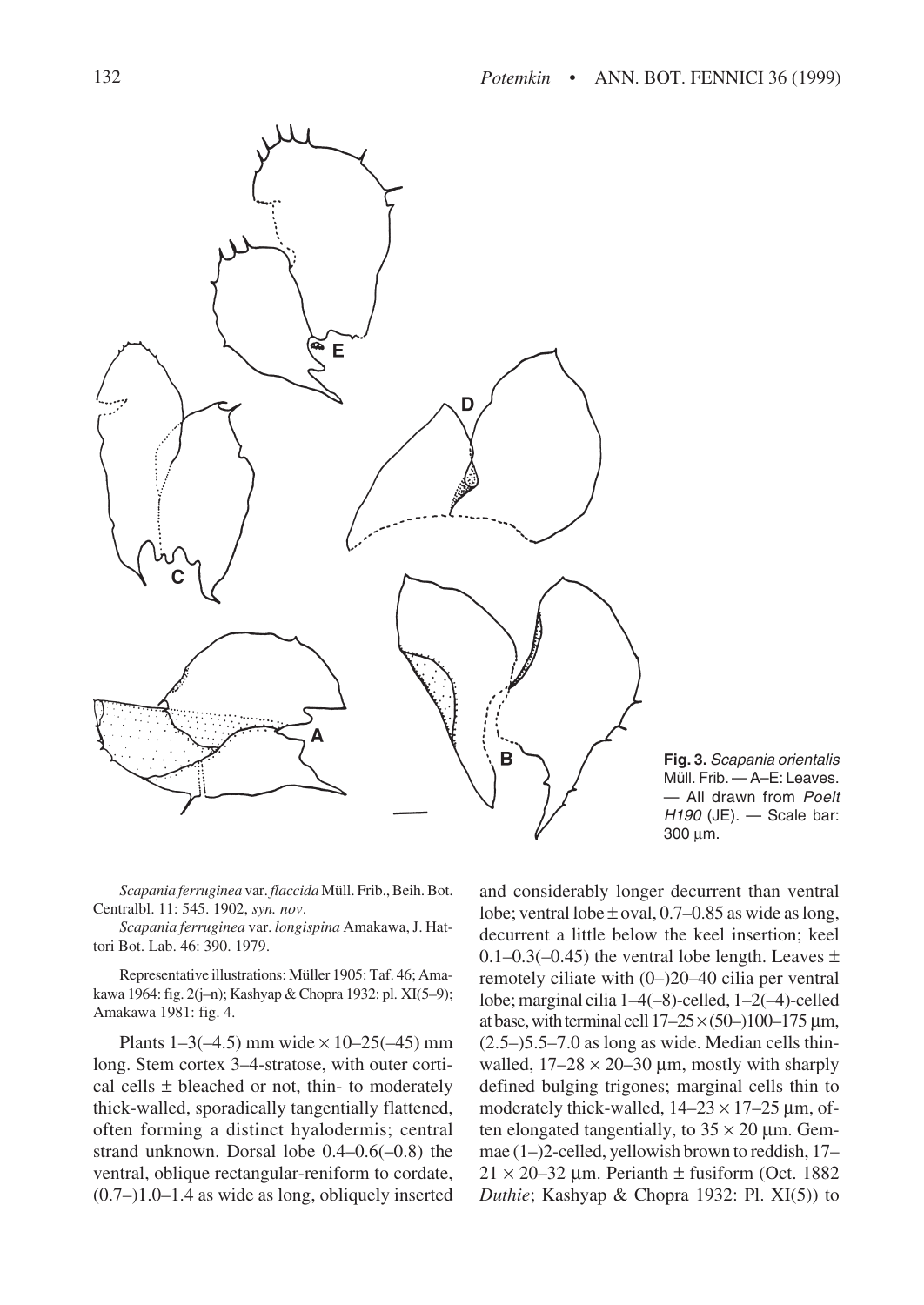clavate (according to Müller 1905), 2-stratose to the upper half, with many (about 10 or more) plicae near mouth.

# *Variation and differentiation*

*Scapania orientalis* varies much in size of plants, development of leaf cilia, keel length, and degree of marginal border development. It is mostly 1.5– 2.5 mm wide and 10–20 mm long but occasionally the plants are considerably larger (*Miehe 9094*), to 4.5 mm wide and 4.5 cm long. Plants collected by Miehe are atypical, have a short keel, about 0.1 the ventral lobe length, and multicellular cilia, to 4 cells basally. Despite the considerable variability, the keel of *S. orientalis* is mostly rather short, about 0.15–0.2 the ventral lobe length. Its length may vary from leaf to leaf on the same plant and occasionally attain 0.45 the ventral lobe length. The number of the marginal cilia and their length vary also from leaf to leaf and in plants of the same tuft, but number usually around 20–35. Leaves with fewer cilia or even without them occur sporadically (*Poelt H190*). Marginal cells are mostly thin- to slightly thick-walled and rather large, mostly about  $17-20 \times 20-25$  µm. Tangentially elongated cells,  $18-20 \times 25-35 \mu m$ , often occur. According to Amakawa (1981) some plants may develop small marginal cells, to  $10 \times 10 \,\mu$ m, and narrow-based cilia, 12–14 µm broad. Such plants have not been seen during this study. Outer cortical cells vary considerably from thin-walled and bleached to rather thick-walled and pigmented. They occasionally are  $\pm$  tangentially flattened. Gemmae in *S. orientalis* are more broadly ovoid to subspheric and partly 1-celled in comparison with the other species of the subgenus. In the type specimen and plants illustrated by Kashyap and Chopra (1932) the perianth is  $\pm$  fusiform rather than clavate as it was described by Müller (1905). This discrepancy probably reflects variability in shape.

*Scapania orientalis* may be confused with *S. ciliatospinosa* because of similar size and stem anatomy. It differs from *S. ciliatospinosa* in that dorsal lobes are considerably longer decurrent than ventral lobes, and in having fewer and longer marginal cilia and often larger leaf cells. When the species grow together (*Griffith s.n.*), *S. orien-*

*talis* is distinct on the basis of the long and remote cilia. Similar leaf insertion and long cilia make robust phases of *S. orientalis* similar to *S. ferruginea*, from which they are distinct in having much fewer cilia per ventral lobe.

*Specimens examined*. — **India.** NW, Ganges Valley above Jalla 11–12 000 ft. Inter radices Senecionis … Oct. 1882 *J. F. Duthie* [as *Diplophyllum orientale*, labelled by J. Vána as holotypus (G n. 18345). Despite the strong similarity of label with original description, the year of collecting is different, 1882 rather than 1881. This probably is an error of label rewriting]. Darjeeling, Senchal Range, 8 000 p., 29.XI.1900 *Hartless* (isosyntype of *Scapania ferruginea* var. *flaccida*, BM). **Nepal.** *Griffith s. n.* (LE, NY), *Poelt H190* (JE), *Miehe 9094* (JE). **Bhutan.** *Grierson & Long 590b* (JE).

#### *Scapania ciliatospinosa* Horik. (Fig. 4)

J. Sci. Hiroshima Univ., Ser. B, Div. 2, Bot. 2: 222. 1934. *Scapania nepalensis sensu* K. Müller (*non* Nees in Gottsche *et al*., 1844), Nova Acta Acad. Caes. Leop.-Carol. 83: 300. 1905. — *Diplophyllum nepalense* (Nees) Steph., Spec. Hepat. 4: 116. 1910. (descr. and comb. based on Müller's 1905 (*non* Nees in Gottsche *et al*., 1844) comprehension of *S. nepalensis*).

*Scapania ferruginea* var. *minor* Amakawa, J. Hattori Bot. Lab. 27: 9. 1964.

*Scapania schiffneri* Grolle, J. Jap. Bot. 40: 215. 1965.

Representative illustrations: Müller 1905: Taf. 45; Horikawa 1934: pl. 18: 10–14; Amakawa 1964: figs. 3(h–l); Amakawa 1981: fig. 3; Inoue 1972: fig. 2: 1–4.

Plants  $1-2.5$  mm wide  $\times$  7-30 mm long, green to deep brown, occasionally with traces of purple near leaf bases. Stem cortex 3–5-statose, with outer cortical cells  $\pm$  bleached, thin to slightly thick-walled, usually not flattened tangentially, mostly forming a distinct hyalodermis; central strand of bastlike cells occurs rarely. Dorsal lobe 0.25–0.6 the ventral, cordate-reniform,  $0.95-1.5(-1.65)$  as wide as long, obliquely inserted, without or with a distinctly decurrent strip, which is at most about as long as that of ventral lobe; ventral lobe  $\pm$  oval to ovate, 0.7–1.05 as wide as long, broadly to rather narrowly decurrent considerably below the keel insertion; decurrent strips of both lobes often bleached and formed of  $\pm$  thin-walled cells; keel  $(0.02-)0.07-0.16(-0.2)$  the ventral lobe. Leaves ± densely spinose-dentate to short ciliate, except on the decurrent strips of dorsal and mostly ventral lobes; marginal teeth 1–3(–4)-celled, 1–2-celled at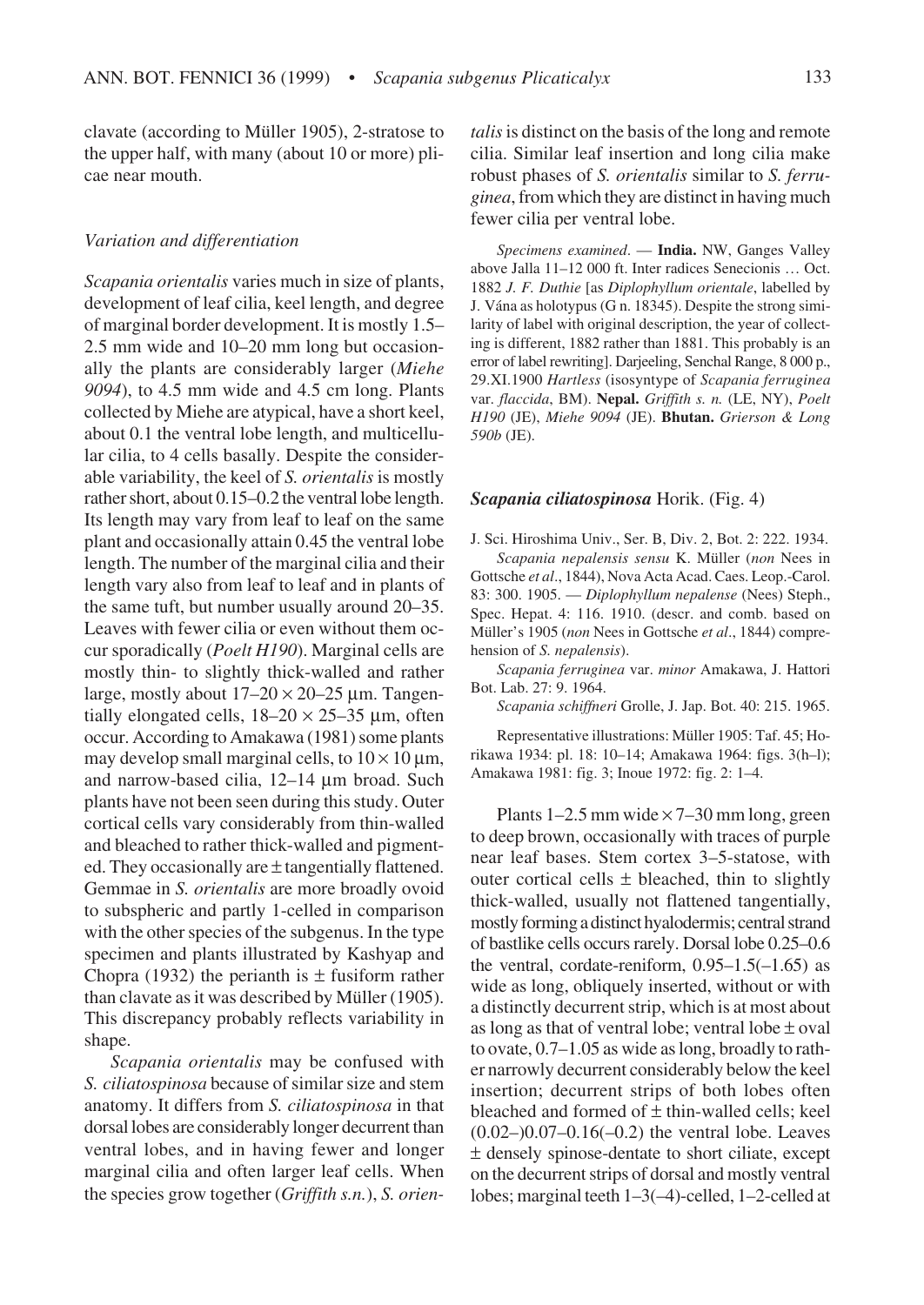

**Fig. 4.** Scapania ciliatospinosa Horikawa. — A: Gemmae. — B: Distal sector of ventral lobe margin. — C: Sector of decurrent strip of ventral lobe. — D: Leaf (with vestigial keel) on stem, antical aspect. — E: Same leaf on stem, postical aspect. — F: Stem cross section with distinct central strand (cs) and mycorrhiza (mz) distribution pattern. — G: Dorso-lateral sector of stem cross section. — H: Ventral sector of stem cross section with distinct cortex interruption of large thin-walled cells (ci). — I: Medullary sector of stem cross section with central strand. — J: Perianth cross section in the upper fifth with distinct surface spines (sp). — K: Sector of J. — L: Sector of perianth cross section, medially. — M: Sector of perianth cross section in the lower fifth. — A drawn from Bhotan, Oongar, 6000', Griffith s. n. (NY); B–C and F-I from Xizang group 7583 (PE, LE); D–E from Horikawa 9148 (holotype, HIRO); J-M from Liang Kai-young 430a (PE, LE). — Scale bars: — a: 400 µm  $(D, E)$ ; - b: 200 µm (J); c: 20  $\mu$ m (A); — d: 100  $\mu$ m  $(F)$ ; — e: 40 µm (K–M); f:  $40 \mu m$  (B, C); — g:  $40 \mu m$ (G–I).

base, with terminal cell  $(11–)15–20 \times (20–)30–$ 80( $-110$ )  $\mu$ m, 1.75 $-4.2(-6.0)$  as long as wide. Median cells thin-walled, with rather large,  $\pm$  bulging and occasionally confluent to medium-sized acute trigones, from  $14-17 \times 17-20$  µm to  $14-25$ 

 $\times$  17–33 µm; marginal cells moderately thick- to thin-walled, from  $(6-9-15 \times 9-17)$  um to 10-20  $\times$  12–23 µm. Gemmae usually reddish brown, rarely yellowish or purplish, 2-celled,  $14-20 \times 17 28 \mu m$ . Perianth  $\pm$  clavate, often bistratose almost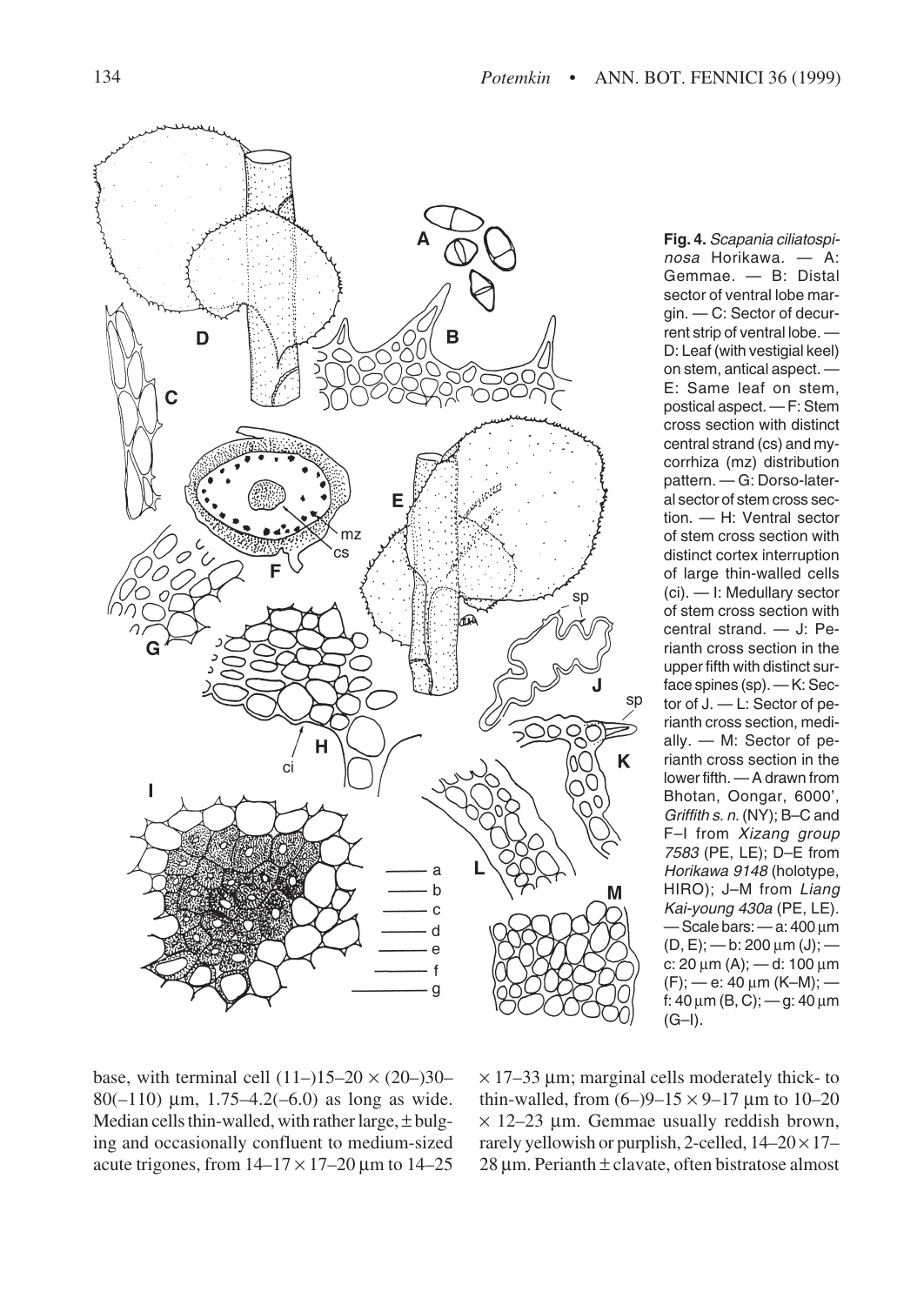to the mouth and with short spines on its surface near the mouth.

#### *Variation and differentiation*

*Scapania ciliatospinosa* is characterized by a definite geographical variability in size of leaf cells. Plants of western populations, known as *S. nepalensis* Nees *sensu* Müll. Frib. or *S. schiffneri* Grolle, are characterized by smaller leaf cells (14–  $17 \times 17$ –20 µm medially and  $(6-)$ 9–15  $\times$  9–17 µm along leaf margins). On the basis of this character these populations are distinct from the other species of the subgenus. Eastward, from Xizang, China, to Taiwan, plants with larger cells occur (14–  $25 \times 17 - 33$  µm medially and  $10 - 20 \times 12 - 23$  µm along leaf margins). It is impossible to differentiate them from the other species of the subgenus on the basis of cell size. They should be distinguished on the basis of the characters mentioned in the key.

The studied plants of *Scapania ciliatospinosa* from Xizang and Yunnan, China, may develop a very remarkable central strand of exceedingly thick-walled medullary stem cells. Manifestation of this character, however, is not stable and shows no clear correlation with the other characters of those plants. This persuades me to consider that development of the central strand in *S. ciliatospinosa* to be induced by conditions of growth and not to be taxonomically significant.

Dorsal lobe insertion of *Scapania ciliatospinosa* varies from oblique and not decurrent to oblique and long decurrent. Plants with long decurrency of dorsal lobe much resemble *S. ferruginea* from which they differ in similarly long decurrent ventral lobe and shorter cilia.

*Specimens examined*. — **Nepal.** *Lachoong, Jongri,* and others with unclear labels, totally 6 specimens as *S. nepalensis* (NY); Kathmandu Valley, *Schmutz 7214C, 7226B* (L, LE); East Nepal, *Hara et al. 236086* (TNS). **Bhutan.** Oongar, *Griffith s. n.* (6 specimens as *S. nepalensis,* NY); *Long 8038, 8474, 8728 (*NY). **India.** Brit. Sikkim, Darjeeling, 28 Oct. *Hartless s. n.* (NY); Sikkim-Himalaya, prope Kurseong, Sonada, May 1899 *Decoly & Schaul* (NY). **China.** Yunnan, *Wang Qi-wu 6697,7259* (PE), *Xie Hui-fang 2065* (PE, LE). Sichuan, *Liang Kai-yong 430a* (PE, LE). Xizang, *Ni Zhi-cheng 128* (PE), *Xizang group 7583* (PE, LE). Taiwan, Prov. Tainan, Mt. Morrison, Numano-daira-Tataka-Mayeyama-Niitaka-shita, 19.VIII.1932 *Y. Horikawa 9148* (holotype HIRO, isotype H).

#### **Relationships and evolution of** *Plicaticalyx*

Taking into account the approaches to comprehension of *Scapania* evolution (Potemkin 1998), I consider a possible origin of *Plicaticalyx* from entities related to the primitive species of the sections *Ciliatae* Grolle and *Aequilobae* (Müll. Frib.) H. Buch which share with it leaf shape and insertion pattern, spinose-dentate to ciliate leaf margin, and ± bordered leaves. Such an ancestor should have outer cortical cells variable in size, spinose-dentate leaves with subbasal or distal tooth distribution, smooth or slightly papillose cuticle, and perianth rather variable in degree of compression and contraction to the mouth.

Among the three species of *Plicaticalyx* there is none to consider basal for the evolution of the subgenus. *Scapania ferruginea* is less specialized in stem and perianth structure but advanced in the long ciliate leaf margin. *Scapania orientalis* and *S. ciliatospinosa* represent the two different trends in the leaf evolution. The former is specialized in remotely long ciliate leaves whereas the latter is specialized in having leaves densely spinose-dentate to their bases. Despite quite advanced stem anatomy of both species, *S. ciliatospinosa* seems to be the most advanced species because of the ability to develop a shorter keel, smaller leaf cells, central strand and multistratose perianth bearing spines near the mouth surface.

*Acknowledgements*: This study has been initiated during my work on *Scapania* in the Botanical Museum of the University of Helsinki (H) in 1995–96 and continued in the Herbarium of the Institute of Botany in Beijing (PE) in 1997. I appreciate the diverse help and assistance provided there by Profs. Timo Koponen, Sinikka Piippo, Wu Pan-Cheng, and Mr. Jia Yu. Financial support of the study by Finnish and Chinese Academies of Sciences and by the Russian Fund of Basic Researches (grant # 98-04-49828) is kindly acknowledged. I am thankful to the curators of G, JE, NY, HIRO, H, PE, L, TNS for loan arrangements made for this study. I am grateful to Prof. Daniel Norris for correction of English in the manuscript. Prof. Jíři Váňa and an anonymous reviewer are thanked for valuable comments and suggestions for the improvement of the manuscript.